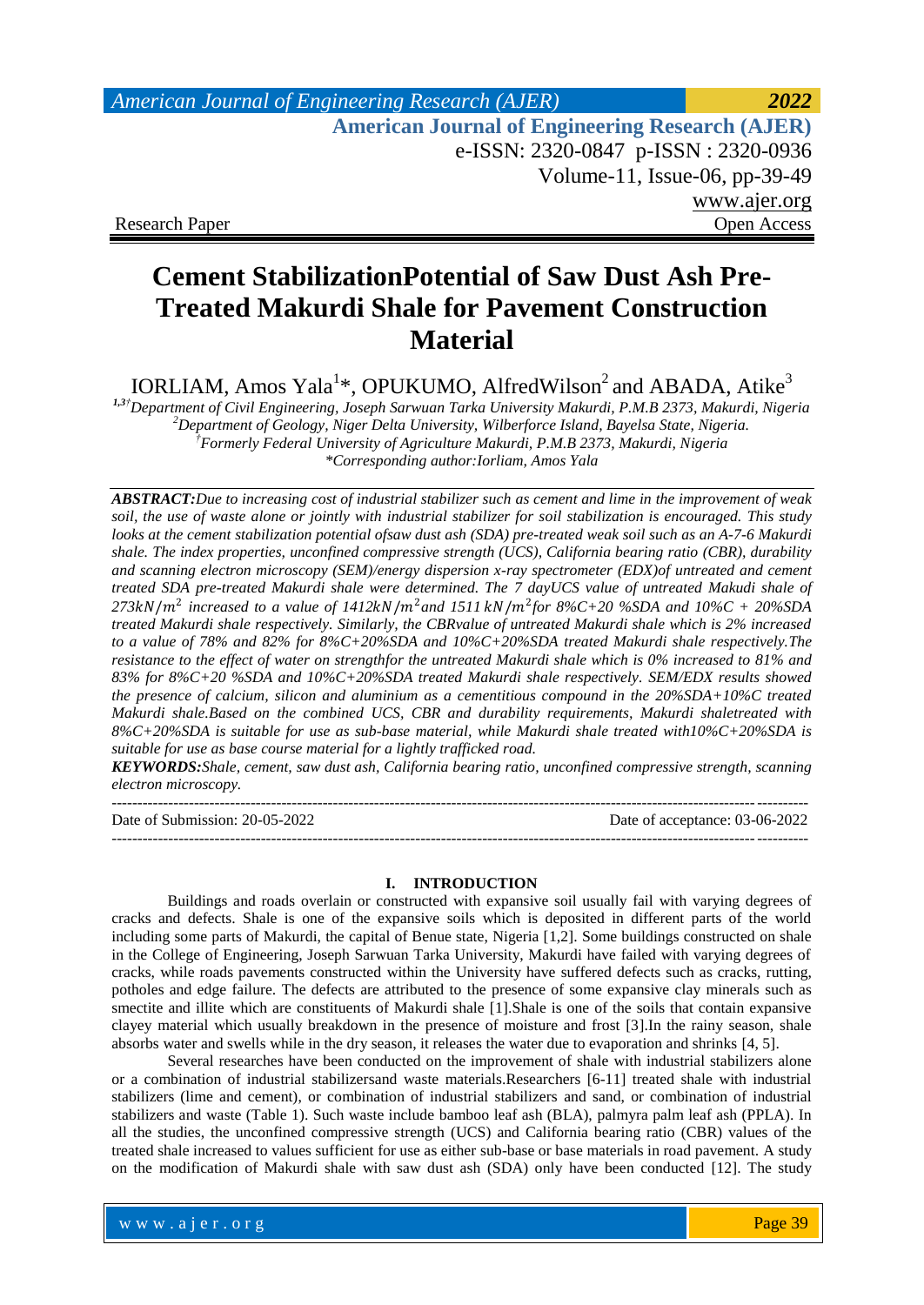showed reduction in swelling potential and volume change, but increase in CBR which was sufficient for application in capping layer of road pavements (Table 1).

Gana and Tabat [13] conducted study on stabilization of clay soil with cement only, and partial replacement of cement with SDA (Table 1).For the partial replacement, both cement and SDA were mixed at the same time for the clay treatment. The study showed that the UCS achieved by treatment of clay with cement only was higher than that achieved by the corresponding 50% replacement of cement with SDA.In their study,the highest combination of 3.5%SDA+3.5%cement was used for treatment of the clay. BS 1924-1 [14] recommends that forthe treatment of soil with combination of lime andcement, the soil should be pre-treated with lime and cured in airtight condition for either 24hrs or 48hrs prior to cement treatment. SDA is a limebased waste and when it is to be mixed with cement for soil stabilization, pre-treatment with SDA prior to cement treatment would produce better stabilization.

Studies on cement stabilization ofSDA pre-treated clayfor use in road pavement material is scarce, thus prompted this research. The aim of this study is to determine whetherMakurdi shale could be pre-treated with SDA then stabilized with cement for application in road pavement. The specific objectives are to determine the UCS, CBR and durability of untreated and cement stabilized SDA pre-treated Makurdi shale. Also, to examine the microstructural changes in untreated and cement stabilized SDA pre-treated Makurdi shale.

TRL [15] and Sherwood [16]established a minimum compressive strength for stabilized layers in road pavement as 0.75 MPa, 1.5 MPa and 3.0 MPafor stabilized sub-base (SSB), cemented base course in lightly trafficked roads and cemented base course in heavily trafficked roads respectively. For CBR, the recommended values are to be greater than 15%, greater than 70% and a minimumof 80% for SSB, stabilized capping layers (SCL) and base course materials respectively.

| Author                      | Topic                                                                                                                                | Stabilizer/<br>waste                                           | Properties improved                                                                                                                                                                                                                                                                                                                                                                                                                                                                                                                                                                                                                                                                                                                                                                                                                                                                                                                                                                                                                                   |
|-----------------------------|--------------------------------------------------------------------------------------------------------------------------------------|----------------------------------------------------------------|-------------------------------------------------------------------------------------------------------------------------------------------------------------------------------------------------------------------------------------------------------------------------------------------------------------------------------------------------------------------------------------------------------------------------------------------------------------------------------------------------------------------------------------------------------------------------------------------------------------------------------------------------------------------------------------------------------------------------------------------------------------------------------------------------------------------------------------------------------------------------------------------------------------------------------------------------------------------------------------------------------------------------------------------------------|
| Joel and<br>Agbede [6]      | Effect of lime on some<br>geotechnical properties<br>of Igumale shale                                                                | Lime $(L)$                                                     | The 7 day UCS and CBR value of untreated Igumale shale increased<br>from 360 kN/m <sup>2</sup> and 0.68% to a value of 1263 kN/m <sup>2</sup> and 37 %<br>respectively at 8%L treated shale. Igumale shale treated with 8%L was<br>not suitable for use as sub-base or base in road construction, based on<br>UCS, CBR and durability consideration. But it was recommended for<br>use as a modifier.                                                                                                                                                                                                                                                                                                                                                                                                                                                                                                                                                                                                                                                 |
| Joel and<br>Agbede [7]      | Cement stabilization of<br>Igumale shale lime<br>admixture for use as<br>flexible payement<br>construction material                  | Combination of<br>cement $(C)$ and<br>lime $(L)$               | The 7 day UCS and CBR value of untreated Igumale shale increased<br>from 360 kN/m <sup>2</sup> and 0.68% to 2377 kN/m <sup>2</sup> and 160 % respectively at<br>8%L+12%C treated shale. Igumale shale treated with 8%L+12%C was<br>recommended for application in base course materials of road pavement.<br>Similarly, The 7 day UCS and CBR value of untreated Igumale shale<br>increased from 360 kN/m <sup>2</sup> and 0.68% to a value of 1820 kN/m <sup>2</sup> and<br>100% respectively at 6%L+8%C treated shale. Igumale shale treated<br>with 6%L+8%C was recommended for application in sub-base course<br>materials of road pavement.                                                                                                                                                                                                                                                                                                                                                                                                      |
| Eze-Uzomaka<br>and Joel [8] | Treatment of shale-sand<br>mixture with cement for<br>use as pavement<br>material.                                                   | Combination of<br>sand and cement                              | The treatment of Igumale shale with 50% sand and 12% cement resulted<br>in 7 day UCS and CBR values of 1906kN/m <sup>2</sup> and 168% respectively.<br>Based on strength requirements, 50% sand+12% cement treated Igumale<br>shale using the plant-mix method was recommended for use as base<br>material.                                                                                                                                                                                                                                                                                                                                                                                                                                                                                                                                                                                                                                                                                                                                           |
| Joel and Otse<br>[9]        | Effect of lime pre-<br>treatment mellowing<br>duration on some<br>geotechnical properties<br>of shale treated with<br>cement         | Combination of<br>cement and lime                              | The 7 day UCS value of untreated Makurdi shale increased from 400<br>$kN/m2$ to peak value of 2006 kN/m <sup>2</sup> when pre-treated with 9% lime and<br>allowed to mellow for 48 hours before treatment with 6 % cement.<br>However, when shale pre-treated with 9% lime and allowed to mellow<br>for 0 hours before treatment with 6 % cement, the 7 day UCS was 1858<br>$kN/m2$ . Similarly the CBR value of untreated Makurdi shale increased<br>from 2.4 % to 107 % when the shale was pre-treated with 9 % lime and<br>allowed to mellow for 48 hours before treatment with 6 % cement.<br>However, when the shale was pre-treated with 9 % lime and allowed to<br>mellow for 0 hours before treatment with 6 % cement the CBR value<br>was 96%.<br>Based on UCS and CBR consideration, pre-treatment of Makurdi shale<br>with 9 % lime and allowed to mellow for 48 hours before treatment with<br>6 % cement was recommended for use as road base material in lightly<br>trafficked road and sub-base material of a heavily trafficked road. |
| Iorliam et al.<br>$[10]$    | Effect of bamboo leaf<br>ash on cement<br>stabilization of Makurdi<br>shale for use as flexible<br>pavement construction<br>material | Combination of<br>cement $(C)$ and<br>bamboo leaf ash<br>(BLA) | The maximum 7 day UCS and soaked CBR values of 1784 kN/m <sup>2</sup> and<br>80 % was obtained at $14\%C + 20\%BLA$ . Makurdi shale treated with<br>14%C+20%BLA was recommended for use as sub-base materials in<br>flexible pavement.                                                                                                                                                                                                                                                                                                                                                                                                                                                                                                                                                                                                                                                                                                                                                                                                                |

*Table 1: Previous studies on the improvement of shale/clay using industrial stabilizer alone or with waste or with waste alone*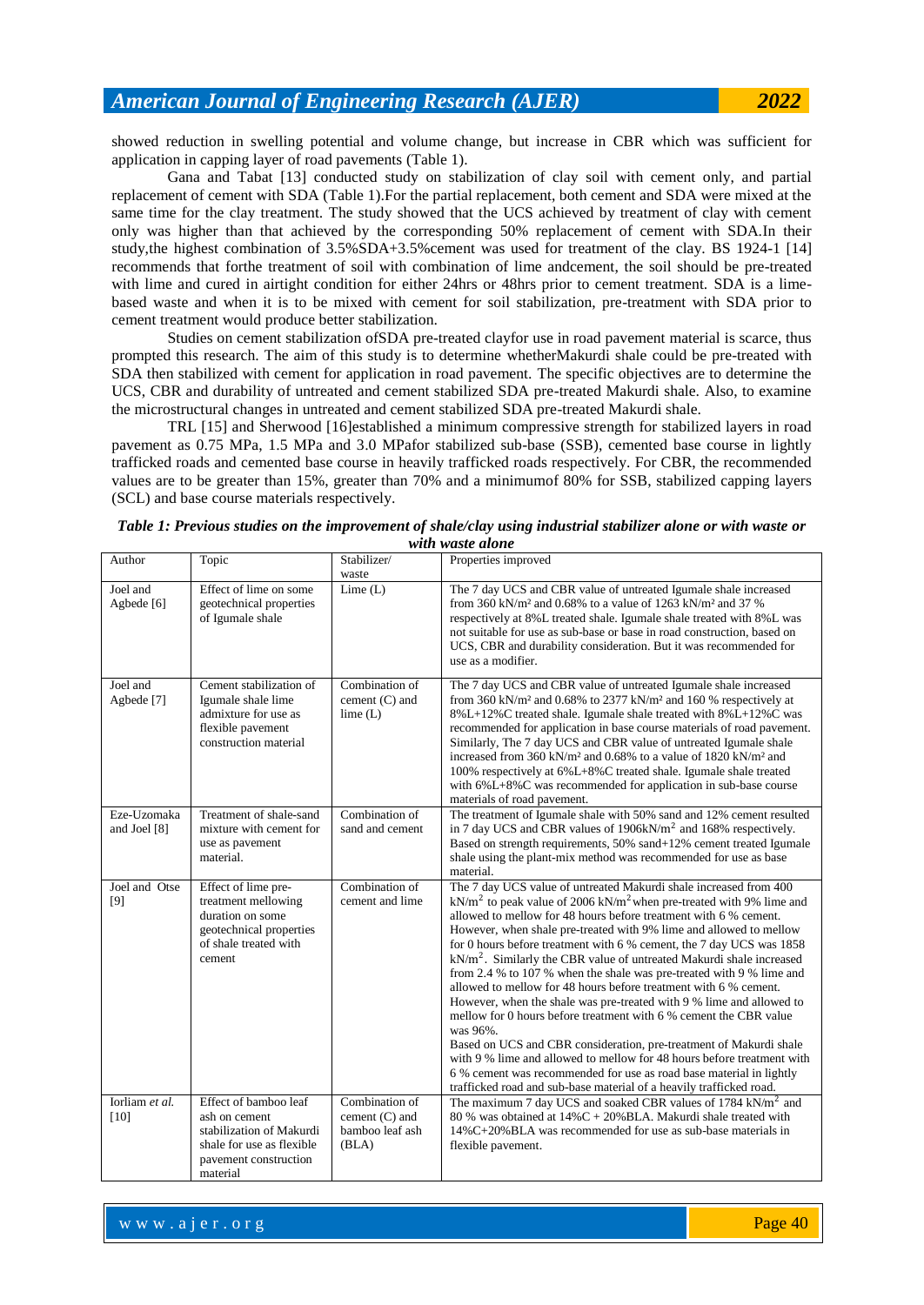| Iorliam et al.<br>$[11]$ | Effect of palmyra palm<br>leaf ash on cement<br>stabilization of Makurdi<br>shale         | Palmyra palm<br>leaf ash (PPLA)<br>and cement $(C)$                               | The maximum values of 7 day UCS and soaked CBR of 1041 kN/m <sup>2</sup><br>and 92% respectively were achieved at $10\%$ C+14 % PPLA treated<br>Makurdi shale. Makurdi shale treated with a combination of<br>$10\%C+14\%PPFA$ was recommended for use as sub-base materials in<br>flexible pavement.                                                                                                                                                                                                                                                                                                       |
|--------------------------|-------------------------------------------------------------------------------------------|-----------------------------------------------------------------------------------|-------------------------------------------------------------------------------------------------------------------------------------------------------------------------------------------------------------------------------------------------------------------------------------------------------------------------------------------------------------------------------------------------------------------------------------------------------------------------------------------------------------------------------------------------------------------------------------------------------------|
| Iorliam et al.<br>$[12]$ | Modification potential<br>of saw dust ash on<br>Makurdi clay shale as<br>capping material | saw dust ash<br>(SDA)                                                             | The swelling potential of untreated Makurdi shale with medium swelling<br>potential (with 19% PI value) improved to low swelling potential (with<br>10% PI value) when treated with 20% SDA. The untreated shale with<br>medium volume change (57% free swell value) was improved to low<br>volume change (19% free swell value) when treated with 28% SDA.<br>The CBR value of 2% for untreated Makurdi shale increased to 18%<br>when the shale was treated with 20% SDA. Based on strength<br>requirement, 20% SDA-treated A-7-6 Makurdi shale was recommended<br>for use as a stabilized capping layer. |
| Gana and<br>Tabat [13]   | Stabilization of clay soil<br>with cement and<br>sawdust ash                              | Cement only<br>and partial<br>replacement of<br>cement with saw<br>dust ash (SDA) | The maximum values of 7 day UCS for $0\%$ , $1.5\%$ , $3\%$ , $4\%$ and $7\%$<br>cement treated clay soil were 185.1 kPa, 320 kPa, 586 KPa, 925.5 kPa<br>and 1140.4 kPa respectively. Additionally, the partial replacement of<br>cement by 50% with SDA such as 0.75% cement+0.75SDA,<br>1.5% cement+1.5% SDA, 2% cement+2% SDA and<br>3.5% cement + 3.5% SDA resulted in 7 day UCS of 216 kPa, 348.8 kPa,<br>402.2 kPa and 719 kPa respectively.                                                                                                                                                          |

#### **II. MATERIALS AND METHODS**

#### *2.1 Materials*

To examine whether cement treatment of SDA pre-mixed shale would be adequate for use in road pavement, the following materials were used. Shale sample was obtained from a pit at the College of Engineering, Joseph Sarwuan Tarka University, Makurdi (formerly, Federal University of Agriculture Makurdi), Benue State Nigeria. The pit was located near a building which failed in cracks and being suggested to be consequence of shale. Disturbed shalesample was obtained inthe pit at a depth of 2.0 meters. Makurdi town is located on  $7^{\circ}43'50''$ N and  $8^{\circ}32'10''E$  on the geographical map of Nigeria [17].

Portland limestone cement(PLC) was obtained from a supplier in Makurdi, Benue state.To produce SDA, saw dust was obtained from a saw mill yard in Wurukum, Makurdi, Nigeria and was incinerated into ash at the temperature of  $800^{\circ}$ C in an oven. SDA passing through sieve No. 200 with a 0.075 mm aperture was used for the study in accordance with BS 3892 [18].The combination of SDA and PLC was selected based on previous reports that the treatment of shale with cement alone, or SDA alone would not achieve stabilization [7, 12].

#### *2.2 Methods*

To prepare cement treated SDA pre-mixed Makurdi shale, the shale was firstly mixed with SDA at 0%, 10%, 20%, 30%, 40% and 50% each (by weight) as presented in Table 2. Required water content (as achieved from compaction test) was added to the SDA pre-mixed shale, thoroughly mixed to bring the material to a uniform consistency in accordance with BS 1924-1 [14]. The mixture was cured in airtight heavy duty polyethylene bags for 24 hours to allow for initial reaction between the shale and  $Ca_2(OH)_2$ , and/or water in accordance with BS 1924-2 [19]. Thereafter, cement content at 6%, 8%, 10%, and 12% each (by weight) was added to the SDA pre-mixed shale, thoroughly mixed in accordance with BS 1924-2 [19].This was immediately followed by either specimen manufacturing or testing. The manufacturing or testing was completed within 2 hours following cement addition. Any cement treated material remaining after 2 hours was discarded in accordance with BS 1924-1 [14].

| Tuble 2, Mix ratios of cement treated saw aust ash pre-mixed makarat shale |        |         |        |     |          |      |  |  |
|----------------------------------------------------------------------------|--------|---------|--------|-----|----------|------|--|--|
| Cement                                                                     |        | $0\%$ C | $6\%C$ | 8%C | $10\%$ C | 12%C |  |  |
| <b>SDA</b>                                                                 |        |         |        |     |          |      |  |  |
|                                                                            |        |         |        |     |          |      |  |  |
|                                                                            | 0%SDA  |         |        |     |          |      |  |  |
|                                                                            | 10%SDA |         |        |     |          |      |  |  |
|                                                                            | 20%SDA |         |        |     |          |      |  |  |
| $SDA$ $(\%)$                                                               | 30%SDA |         |        |     |          |      |  |  |
|                                                                            | 40%SDA |         |        |     |          |      |  |  |
|                                                                            | 50%SDA |         |        |     |          |      |  |  |

*Table 2. Mix ratios of cement treated saw dust ash pre-mixed Makurdi shale*

C=Portland limestone cement, SDA=sawdust ash  $\checkmark$  represents mix ratio used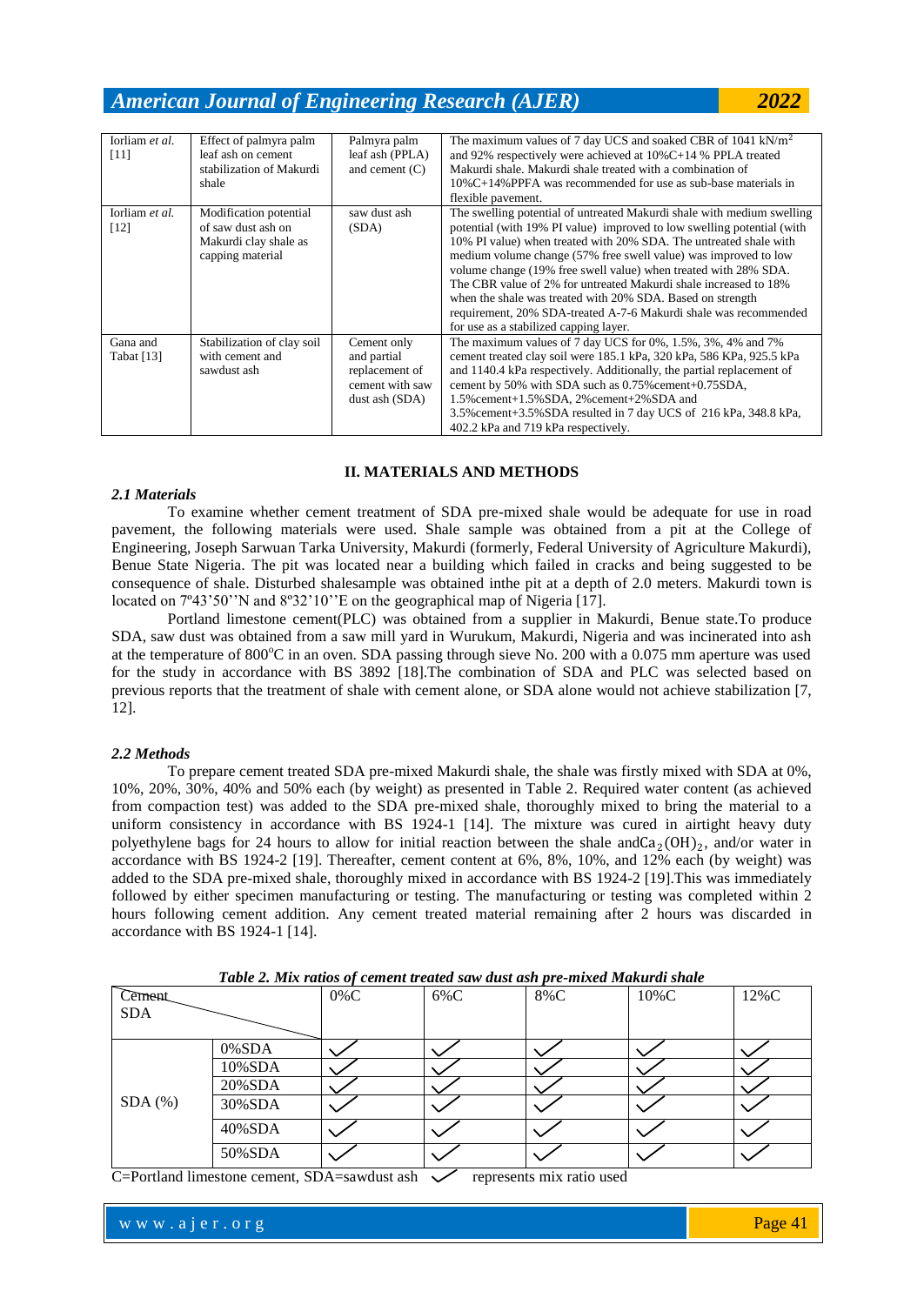The choice of SDA percentages was based on previous studies on SDA treated shale by Iorliam *et al*.[12], which showed modification of the shale within the selected SDA range. Similarly, cement content from 6% was selected due to previous studies on the shale which showed that stabilization of the shale is achieved above 6% cement content [9-11].

Laboratory tests such as particle size distribution (PSD) using the wet sieving method, specific gravity,liquid limit (LL), plastic limit (PL), linear shrinkage (LS)and compactionon untreated and cement treated SDA pre-mixed Makurdi shalewere conducted in accordance with BS 1924-1 [14] and BS 1924-2 [19] respectively.

To determine the optimum moisture contents (OMC) and maximum dry densities (MDD), compaction was carried out at the energy level of the British Standard (BS) light compaction effort only, using a 2.5kg rammer falling freely through 30 cm on three layers in the compaction mould of 1L. It also involves the application of 27 blows for each of the layers. The compaction method was selected due to the ease of achieving it in the field. Untreated and cement treated SDA pre-mixed Makurdi shale was manually mixed with deionised water at minimum water content of 13 % below the PL, and further at increments of 3 % [14, 19].

The preparation of specimens for UCS and CBR were conducted at the OMC and MDD based on BS light compaction. To determine the development of strength with time, untreated and cement treated SDA premixed Makurdi shale were cured for 7, 14 and 28 days respectively prior to UCS testing. To achieve curing, specimens were wrapped in cellophane,followed byaluminium foil to retain their water content and kept in the laboratory at room temperature of  $27^{\circ}$ C $\pm$ 1. The UCS testing was conducted at a strain rate of 1 mm/min (1.3%/mm) in accordance with BS 1924-2 [19].

The resistance to the effect of water  $(R)$  on strengthwas determined as the ratio of UCS of specimens cured for 7 days underunsoaked moisture condition, which were subsequently immersed in water for another 7 days to the UCS of specimens cured for 14 days under unsoaked moisture condition[19]. The minimum value of R as 80% was considered adequatefor use as pavement material in accordance with BS 1924-2 [19].

CBR test was carried out in accordance with BS 1377 [20] with slight modification to comply with theNigerian General specification [21], which specified that specimens be cured unsoaked for six days and later immersed in water for 24 hours before test.

The chemical composition of Makurdi shale, PLC and SDA were carried out usingthe compact energy dispersive x-ray spectrometer method (mini Pal) at the Centre for Energy Research and Training, ABU Zaria, Nigeria.

To determine the morphological properties of samples, polished sections of untreated shale and cement treated SDA pre-mixed shale wereanalyzed using scanning electron microscopy **(**SEM). The SEM was performed using JOEL-JSM 7600F model. This was fitted with an energy dispersion x-ray spectrometer (EDX). A point elemental analysis was performed on the crystal grains within the same sample using EDX to monitor the changes in the chemical composition due to the treatment.Untreated shalesample was selected to represent the control sample, while10%C+20%SDA treated shale was selected to represent the specimen with a remarkable compressive strength.

#### **III. RESULTS AND DISCUSSION**

#### *3.1 Index Properties*

The results showing the index properties of Makurdi shale is presented in Table 3. The results show that untreated Makurdi shale is an A–7– 6 soil and has fair to poor subgrade rating based on AASHTO classification [22]. The shale is a CH soil based on Unified Soil Classification systems (USCS) [23].The CBR of untreated Makurdi shale is found to be 2%, which is less than 15% and unsuitable for use as a road pavement material [16].Therefore the shale requires stabilizationto make it suitable for use as a road pavement material.

| Properties                                  | <b>Ouantity</b> |
|---------------------------------------------|-----------------|
| Percentage passing BS sieve No.200 (%)      | 87              |
| Liquid limit, $LL$ $(\%)$                   | 52              |
| Plastic limit, PL (%)                       | 29              |
| Plastic Index, PI (%)                       | 23              |
| Shrinkage limit, LS (%)                     | 5.7             |
| Free Swell (%)                              | 57              |
| Specific gravity G.                         | 2.68            |
| AASHTO classification                       | $A - 7 - 6$     |
| <b>USCS</b> classification                  | <b>CH</b>       |
| Maximum Dry Density MDD $(Mg/m3)$           | 1.61            |
| Optimum Moisture Content, OMC (%)           | 14.4            |
| Unconfined Compressive strength (kPa) 7days | 273             |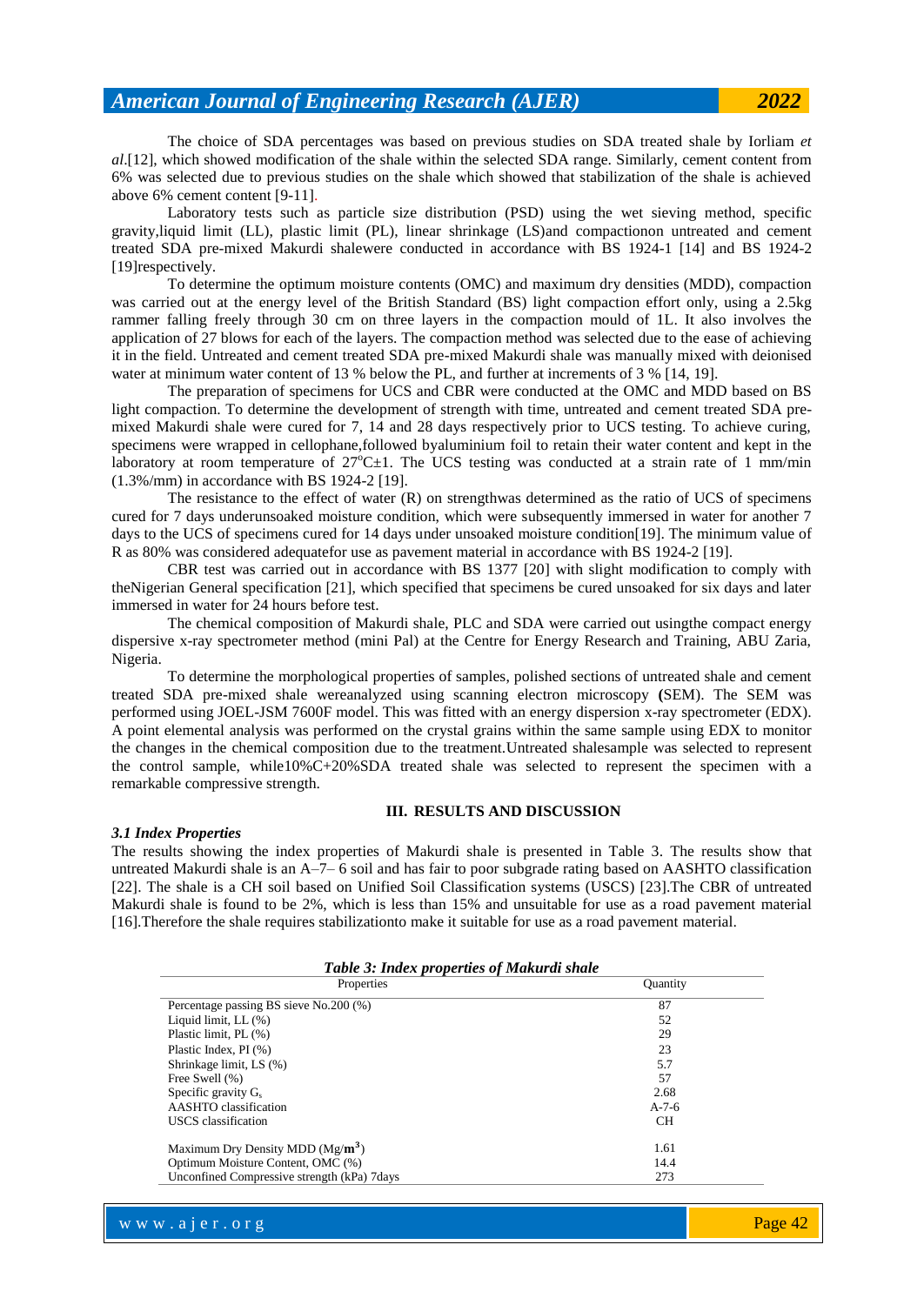|    | American Journal of Engineering Research (AJER)<br>California bearing ration, % (after 24 hrs soaking) |  |  |  |
|----|--------------------------------------------------------------------------------------------------------|--|--|--|
|    |                                                                                                        |  |  |  |
|    |                                                                                                        |  |  |  |
| pΗ | 6.80                                                                                                   |  |  |  |

The oxide composition of Makurdi shale, PLC and SDA is presented in Table 4. The results show that some cementious oxides content are found in both SDA and PLC stabilizers. The major content isCaO with 34.10% in SDA and 67.8% in PLC. Other oxide responsible for cementation is  $SiO<sub>2</sub> with 16.5%$  in SDA and 17.51% in PLC. Additionally,  $Al_2O_3$ composition in SDA is 2.3% while that in PLC is 5.40%. Therefore SDA is composed of some oxide responsible for cementation similar to that in PLC and could be combined for the stabilization of weak soil.

| Table 4: Oxide composition of cement, saw dust ash and Makurdi shale |                            |              |               |  |  |  |  |
|----------------------------------------------------------------------|----------------------------|--------------|---------------|--|--|--|--|
| Element Oxide                                                        | Percentage Composition (%) |              |               |  |  |  |  |
|                                                                      | $*PLC$                     | Saw Dust Ash | Makurdi Shale |  |  |  |  |
| CaO                                                                  | 67.8                       | 34.10        | 0.26          |  |  |  |  |
| MgO                                                                  | 1.62                       | 6.7          |               |  |  |  |  |
| SiO <sub>2</sub>                                                     | 17.51                      | 16.5         | 49.02         |  |  |  |  |
| $Al_2O_3$                                                            | 5.40                       | 2.3          | 25.24         |  |  |  |  |
| TiO <sub>2</sub>                                                     | 0.34                       | 0.12         | 1.98          |  |  |  |  |
| MnO                                                                  | 0.12                       | 0.41         | 0.03          |  |  |  |  |
| Fe <sub>2</sub> O <sub>3</sub>                                       | 2.54                       | 3.41         | 8.37          |  |  |  |  |
| $P_2O_5$                                                             |                            | 2.67         | 3.80          |  |  |  |  |
| $K_2O$                                                               | 0.46                       | 26.45        | 1.85          |  |  |  |  |
| Na <sub>2</sub> O                                                    | 0.57                       | 1.57         | 2.57          |  |  |  |  |
| SO <sub>3</sub>                                                      | 2.52                       | 0.7          |               |  |  |  |  |
| ZnO                                                                  |                            | 0.07         |               |  |  |  |  |
| <b>LOI</b>                                                           | 1.10                       | 5.0          |               |  |  |  |  |

\*PLC=Portland limestone cement Grade 42.5R. LOI= Loss on ignition.

#### *3.2. Effect of Cement andSDA Treatment on Compaction Characteristics of Makurdi Shale*

The variation of MDD and OMC with cement treated SDA pre-mixed Makurdi shale is shown in Figs. 1 and 2. From Fig. 1, whereas the MDD of Makurdi shale decreased with all SDA additions, it increased with all cement contents. Generally, the MDD of SDA treated shale increased with cement additions for all percentages of SDA. The increase in MDD is due to the combined effect of SDA and cement, whereas SDA resulted in the flocculation and agglomeration of the shale, cement filled the voids between the particles as well as bound them together.

From Fig. 2, the results show that the OMC increased with SDA and cement additions to the shale. The increase in OMC could be due to additional water needed for hydration of cement and SDA (lime-based waste). This pattern of increase in OMC of shale with cement and SDA additionsis similar to the increase of OMC in the previous study[7] on treatment of Igumale shale with cement and lime.



**Fig. 1.Variation of maximum dry density with cement treated SDA pre-mixed Makurdi shale. SDA=Saw dust ash.**

where  $\mathcal{L} = \mathcal{L} \left( \mathcal{L} \right)$  is the set of  $\mathcal{L} \left( \mathcal{L} \right)$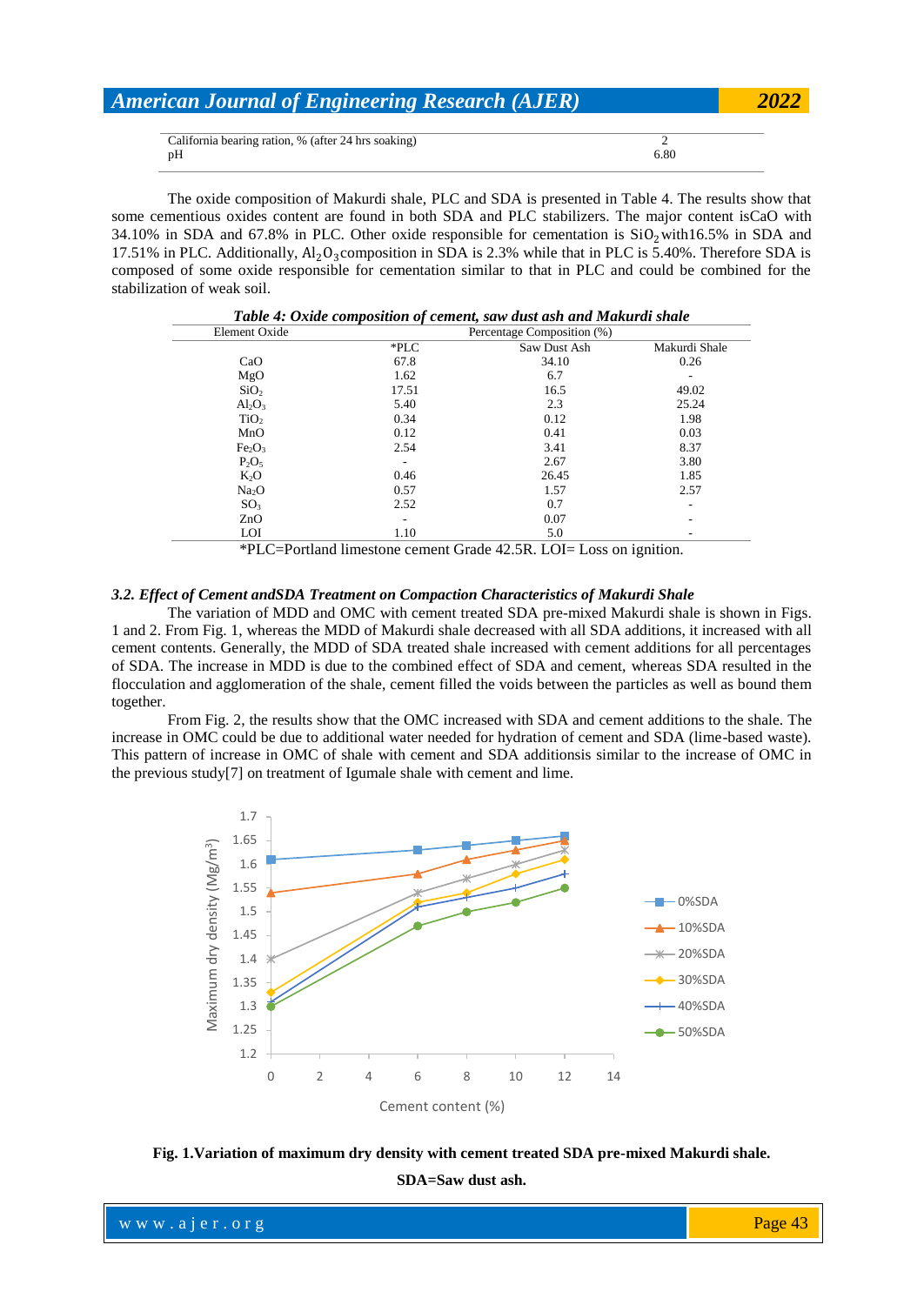

**Fig. 2.Variation of optimum moisture content with cement treated SDA pre-mixed Makurdi shale. SDA=Saw dust ash.**

#### *3.3. StrengthDevelopment in Cement Treated SDA Pre-Mixed Makurdi Shale.*

The results showing the variation of 7 day UCS with cement treated SDA pre-mixed Makurdi shale is presented in Fig. 3. Also the summary of 14 day and 28 day UCS values are presented in Table 5.In all cases, the 7 day UCS values increased with increasing cement content, while for SDA additions the peak strength was achieved at 20% SDA contents. Further additions of SDA resulted in UCS decrease (Figure 3). TheUCS value of 273 kN/m<sup>2</sup> for the untreated shale increased tomaximum values of 1613 kN/m<sup>2</sup>, 1635 kN/m<sup>2</sup> and 1654  $kN/m^2$  for 7 days, 14 days and 28 days curing respectively at 12%C+20%SDA content. Similarly, at 10%C+20%SDA content, the UCS values of 273 kN/m<sup>2</sup> for the untreated shale increasedto 1511 kN/m<sup>2</sup>, 1540 kN/m<sup>2</sup> and 1540 kN/m<sup>2</sup> for 7 days, 14 days and 28 days curing respectively (Table 5). The strength increase from the observations of 7, 14 and 28 day UCS resultsshow progressive strengthdevelopment with longer curing periods.

The increase in UCS for all cement additions and peak strength at a particular SDA (20% SDA in this case) is similar to the study by Joel and Agbede [7] which showed increases in UCS for all cement additions and peak strength at 8% lime content, when shale was treated with combinations of lime up to 14% content. Considering that SDA is a lime based waste (with 34.1% CaO), a peak strength of shale at combination of 20% SDA additions when the shale was treated with up to 50%SDA is expected.

For road pavement materials, there exist a compressive strength required for a stabilized pavement layer [15]. In the current study, the 7 day UCS value of 1511 kN/m<sup>2</sup> achieved at  $10\%C+20\%SDA$  content is greater than  $1500 \text{ kN/m}^2$ , thus adequate for base course material in lightly trafficked roads based on Revised Road Note 31 [15]. Similarly, the 7 day UCS value of  $1412 \text{ kN/m}^2$  achieved at  $8\%$ C+20%SDA content (Table 5) is greater than 750 kN/ $m^2$ , thus adequate for sub-base material in road pavementbased on Revised Road Note 31 [15].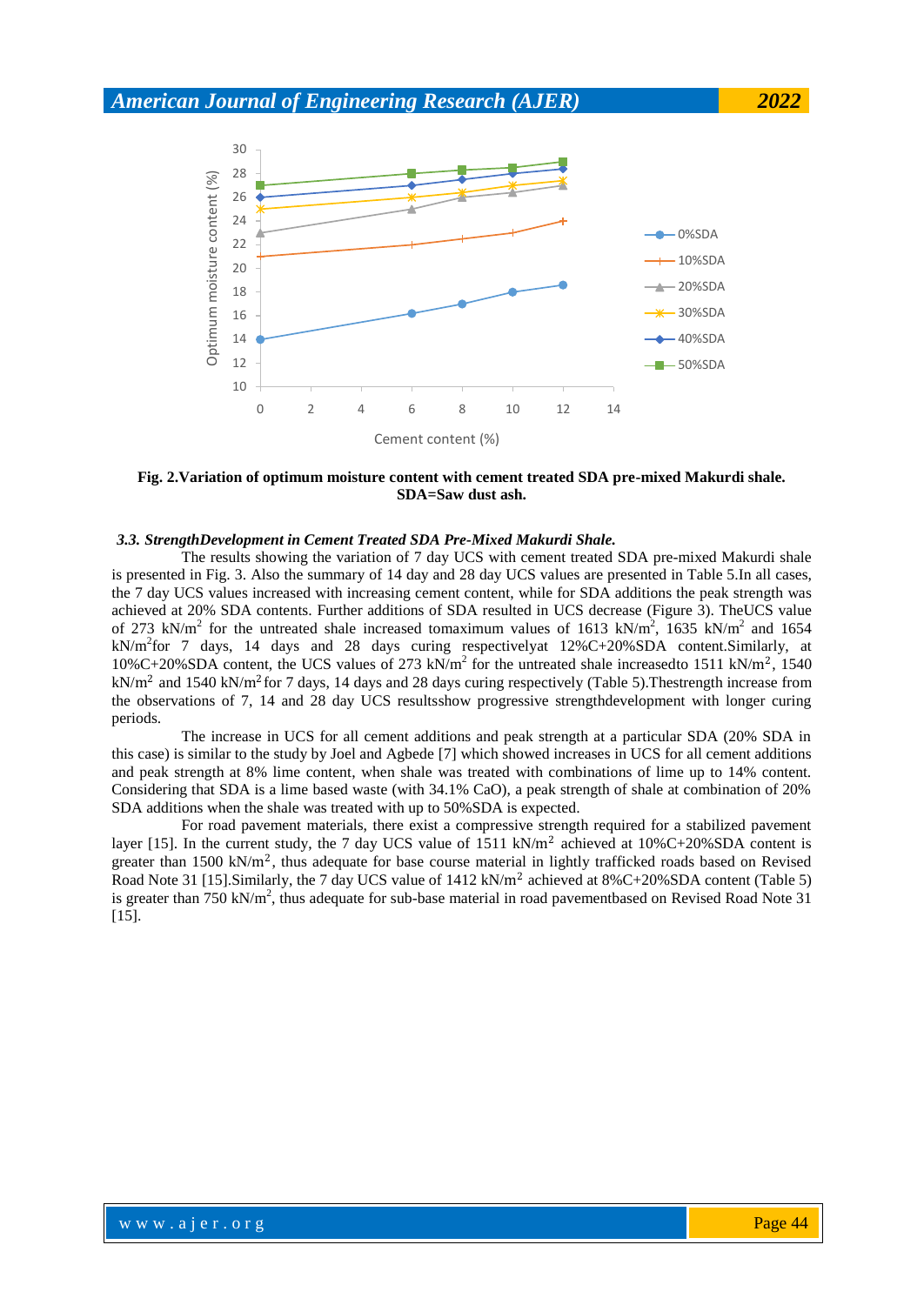

**Fig. 3. Variation of cement and sawdust ash (SDA) treatment on 7 day UCS of Makurdi shale UCS=unconfined compressive strength.**

#### *3.4 California Bearing Ratio*

The results showing the CBR of cement treated SDA pre-mixed Makurdi shale is shown in Fig.4.The CBR value of 2% for untreated shale increased to a maximum value of 85% at 12%C+20%SDA treated shale, followed by a value of 82% at 10%C+20%SDA treated shale.The maximum CBR value at a combination of 12%C+20% treated shale is in agreement with the maximum 7 day UCS value  $(1613 \text{ kN/m}^2)$  which was also achieved at thesame combination (Table 5).



#### **Fig. 4. Variation of CBR in Makurdi shale with various cement treated SDA pre-mixed Makurdi shale. CBR=California bearing ratio, SDA=Saw dust ash.**

Based on the Revised Road Note 31 [15], the CBR value of 82% (at 10%C+20%SDA treated shale) is greater than the CBR value of 80% which is the minimum value for cemented base material in road pavement. Similarly, the CBR value of 78% (at 8%C+20%SDA treated shale) is greater than the CBR value of 70% which is the minimum value for cemented sub-base material in road pavement. Therefore the treatment of Makurdi shale with 10%C+20%SDA is adequate for use as cemented base material, while the treatment of the shale with 8%C+20%SDA is adequate for use as sub-base material in road pavement.

*Table 5: Results of 7day, 14 day and 28 day UCS for cement treated SDA pre-mixed Makurdi shale.*

| Cement $(\%)$<br>$SDA$ $(\%)$ |                  | - 0 |     | o    | 10   | 12   |
|-------------------------------|------------------|-----|-----|------|------|------|
| 0% SDA                        | 7dUCS $(kN/m2)$  | 273 | 905 | 198  | 1303 | 1408 |
|                               | 14dUCS $(kN/m2)$ | 273 | 971 | 1275 | 1399 | 1524 |

w w w . a j e r . o r g where  $\mathcal{L} = \mathcal{L} \left( \mathcal{L} \right)$  is the set of  $\mathcal{L} \left( \mathcal{L} \right)$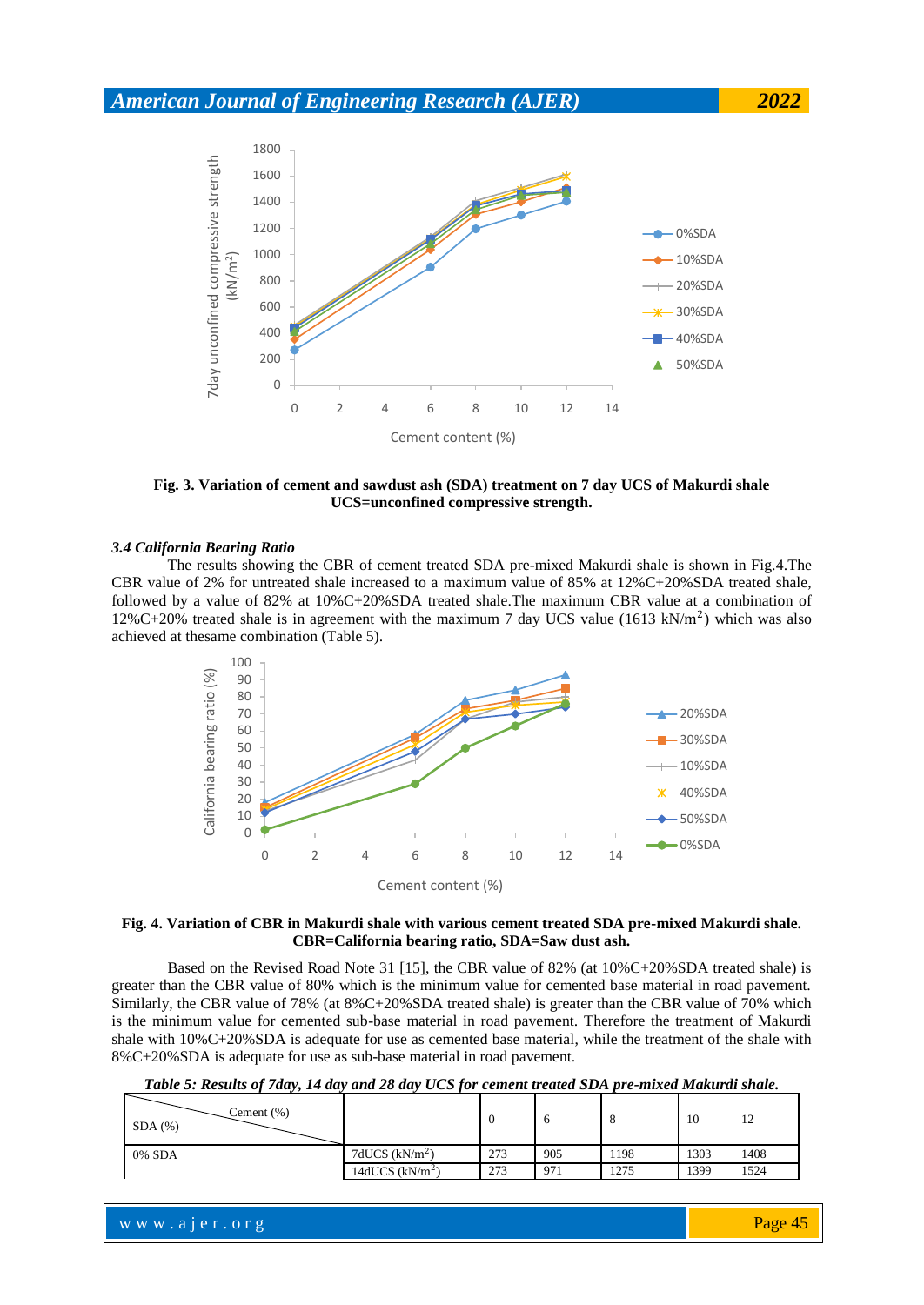$28dUCS$  (kN/m<sup>2</sup>) ) 273 1041 1286 1407 1528 10% SDA  $7dUCS$  (kN/m<sup>2</sup>) ) 353 1039 1307 1403 1512 14dUCS  $(kN/m<sup>2</sup>)$ ) 372 1061 1325 1428 1534 28dUCS  $(kN/m<sup>2</sup>)$ ) 379 1072 1338 1444 1552 20% SDA  $7dUCS$  (kN/m<sup>2</sup>) ) 463 1136 1412 1511 1613 14dUCS  $(kN/m<sup>2</sup>)$ ) 488 1155 1425 1540 1635 28dUCS  $(kN/m<sup>2</sup>)$ ) 495 1166 1442 1553 1654 30% SDA 7dUCS (kN/m<sup>2</sup> ) 451 1122 1382 1492 1596 14dUCS  $(kN/m<sup>2</sup>)$ ) 465 1140 1394 1505 1608 28dUCS  $(kN/m<sup>2</sup>)$ ) 476 1158 1406 1521 1619 40% SDA 7dUCS (kN/m<sup>2</sup> ) 441 1115 1373 1462 1488 14dUCS  $(kN/m<sup>2</sup>)$ ) 456 1134 1393 1476 1501  $28dUCS (kN/m<sup>2</sup>)$ ) 465 1145 1406 1488 1533 50% SDA 7dUCS (kN/m<sup>2</sup> ) 415 1084 1344 1453 1476 14dUCS (kN/m<sup>2</sup> ) 423 1096 1351 1464 1487  $28dUCS$  (kN/m<sup>2</sup>) ) 456 1114 1363 1472 1498

Note: 7d UCS =Seven day unconfined compressive Strength,14d UCS= Fourteen day unconfined compressive strength, 28d UCS= Twenty eight day unconfined compressive strength.

#### *3.5 Durability*

The results of Rfor cement treated SDA pre-mixed Makurdi shale is presented in Table 6. The R values of 81% and 83% were achieved at 8%C+20%SDA and 10%C+20%SDA treated Makurdi shalerespectively.

The durability of a stabilized material is important to determine whether a material has the ability to withstand adverseenvironmental condition (a critical wetting condition in the current study). In this study, the R values of 81% and 83% for 8%C+20%SDA and 10%C+20%SDA treated Makurdi shale respectively are greater than 80% which is the minimum R value recommended for stabilized material in road pavement [19].Based on durability requirement, Makurdi shale treated with 8%C+20%SDA and 10%C+20%SDA are adequate for use as road pavement materials.

| $\overline{\text{Cement}}$ (%)<br>$SDA$ $%$ |                            | $\mathbf{0}$    | 6               | $\overline{8}$ | 10              | 12     |
|---------------------------------------------|----------------------------|-----------------|-----------------|----------------|-----------------|--------|
| $0\%$ SDA                                   | $\overline{PI}$            | 23              | 21              | 19             | 18              | 16     |
|                                             |                            |                 |                 |                |                 |        |
|                                             | CBR $(\%)$                 | $\overline{2}$  | 24              | 50             | 63              | 76     |
|                                             | 7dUCS (kN/m <sup>2</sup> ) | 273             | 905             | 1198           | 1303            | 1408   |
|                                             | $R(\% )$                   | $\overline{0}$  | 52              | 56             | 67              | 71     |
| 10% SDA                                     | PI                         | 18              | 16              | 15             | 14              | 13     |
|                                             | CBR $(\%)$                 | 13              | 43              | 67             | $\overline{77}$ | 80     |
|                                             | 7dUCS $(kN/m2)$            | 353             | 1039            | 1307           | 1403            | 1512   |
|                                             | $R$ (%)                    | $\overline{25}$ | 64              | 74             | 78              | 79     |
|                                             | PI                         | 15              | 14              | 13             | 12              | 11     |
| 20% SDA                                     | $CBR(\%)$                  | 18              | $\overline{58}$ | 78             | 82              | 85     |
|                                             | 7dUCS $(kN/m2)$            | 463             | 1136            | 1412           | 1511            | 1613   |
|                                             | R(% )                      | 46              | 68              | 81             | 82              | 83     |
| 30% SDA                                     | PI                         | 14              | 13              | 12             | 11              | 10     |
|                                             | CBR $(%)$                  | 15              | 56              | 73             | 78              | $81\,$ |

| Table 6: The plasticity index, CBR, 7day UCS and resistance to the effect of water on strength $(R)$ for cement |  |
|-----------------------------------------------------------------------------------------------------------------|--|
| treated SDA pre-mixed Makurdi shale.                                                                            |  |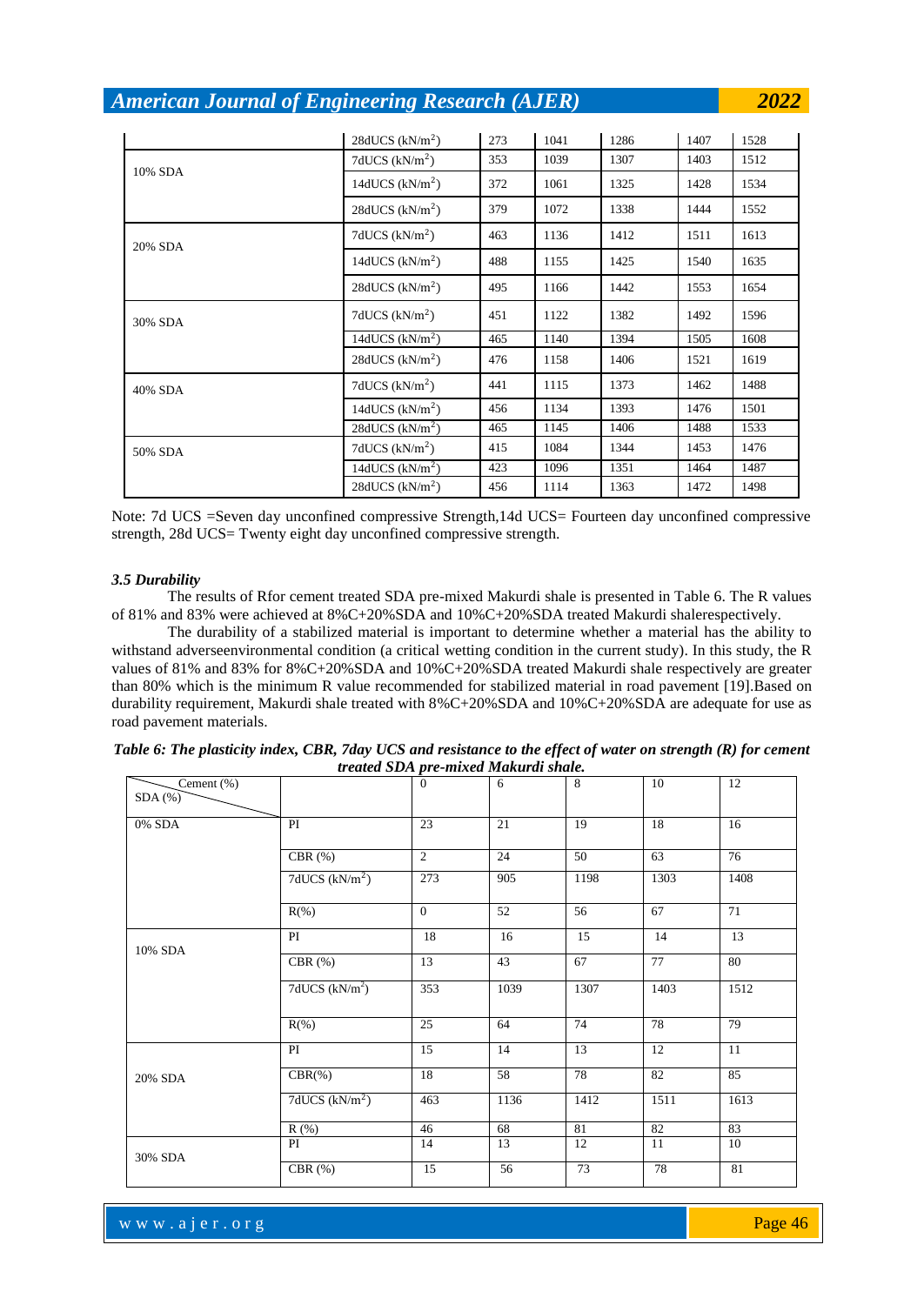|         | 7dUCS $(kN/m2)$ | 451 | 1122 | 1382 | 1492 | 1596 |
|---------|-----------------|-----|------|------|------|------|
|         | $R$ (%)         | 37  | 69   | 82   | 82.4 | 84.4 |
|         | PI              | 13  | 11   | 10   | 9    | 9    |
| 40% SDA | CBR $(\%)$      | 14  | 52   | 71   | 75   | 77   |
|         | 7dUCS $(kN/m2)$ | 441 | 1115 | 1373 | 1462 | 1488 |
|         | $R(\% )$        | 39  | 71   | 82   | 83   | 85   |
| 50% SDA | PI              | 12  | 10   | 9    | 9    | 8    |
|         | CBR $(%)$       | 12  | 48   | 67   | 70   | 74   |
|         | 7dUCS $(kN/m2)$ | 415 | 1084 | 1344 | 1453 | 1476 |
|         | $R(\% )$        | 39  | 72   | 83   | 84   | 86.6 |

PI = Plasticity Index, CBR = California bearing ratio 7d UCS =Seven day unconfined compressive strength  $(kN/m<sup>2</sup>)$ , R = resistance to the effect of water on strength

#### *3.6Microstructure of Cement Treated SDA Pre-Mixed Makurdi Shale*

The SEM-EDX results of the untreated and 10%C+20%SDA treated Makurdi shale is presented in Figs. 5a and 5b respectively. From the SEM images of untreated shale (Fig. 5a), there is a discontinuous structure, because the voids are more visible suggesting the absence of hydration products. The SEM image of 10%C+20%SDA treated shale (Fig. 5b) shows a more integrated composition suggesting cementitious reactions.

The point elemental analysis of the untreated shale (Figure 5a) shows high composition of Si (57.72%) and Al (9.10%), with low composition of Ca (0.25%). The composition of Si and Al suggests the characteristic of the clay shale. For the point elemental analysis of 10%C+20%SDA treated shale (Figure 5b), there was also high composition of Si (54.7%), other contents wereAl (10.0%), then Ca (3.4%). Again the high composition of Si and Al depicts the characteristic of clay shale. Ca was seen to have remarkably increased from 0.25% (for untreated shale) to 3.4% (for 10%C +20%SDA treated shale). The increase in Ca content at 10%C +20%SDA treated shale compared with that of the untreated shale might be responsible for the increase in compressive strength of 1511kN/ $m^2$  compared with the compressive strength of 273 kN/ $m^2$  for the untreated shale. Overall, the presence of Ca, Si and Al suggest the presence of cementious compounds CSH and CAH [24]. The formation of cementitious products in a stabilized soil are responsible for increase in the internal friction and shear strength of the stabilized soil [25].

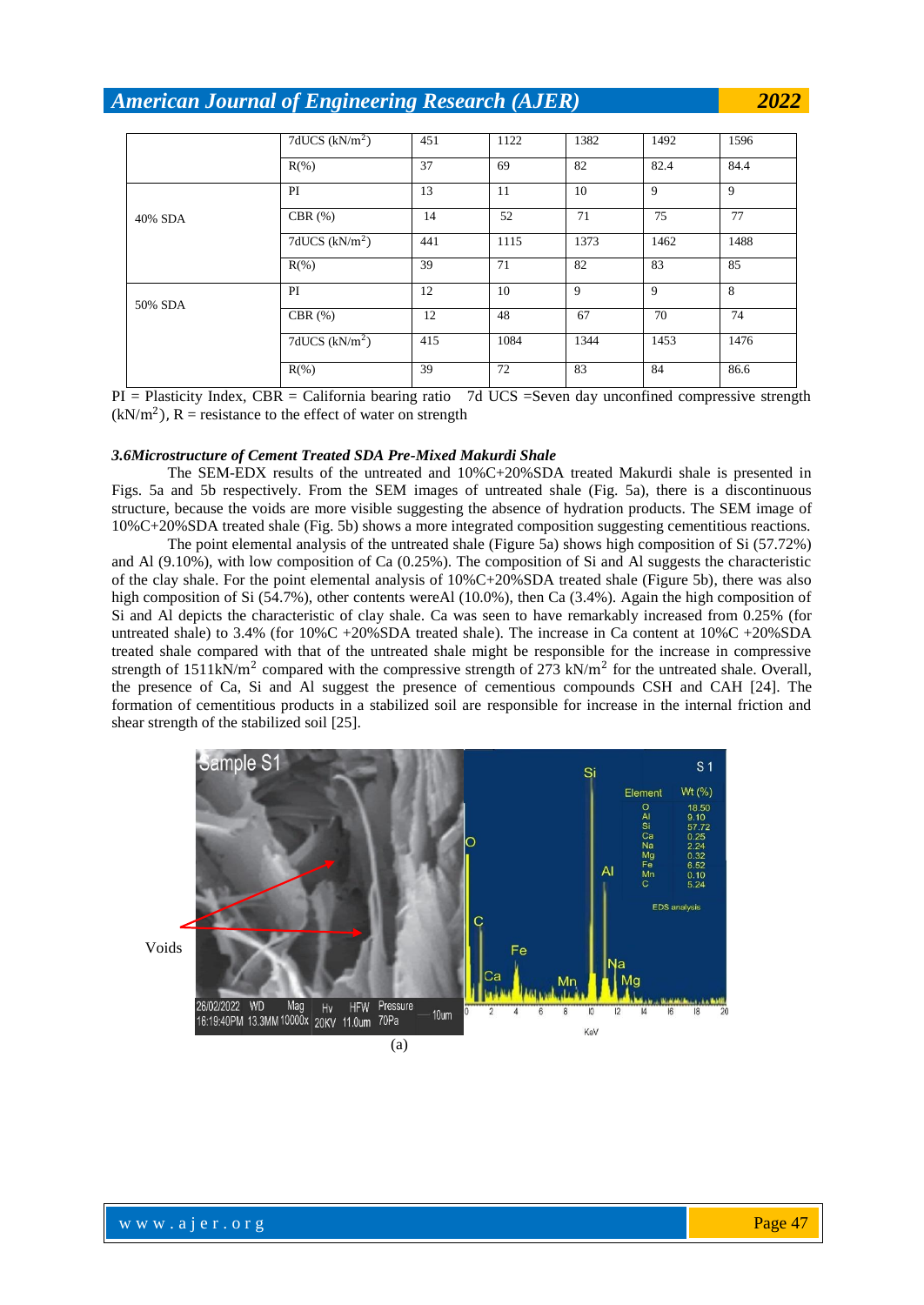

**Fig. 5. SEM-EDX of (a) Untreated Makurdi shale (b) 10%C+20%SDA treated Makurdi shale Note:SEM = Scanning electron microscopy, EDX= Energy dispersion X-ray spectrometer,C=Portland limestone cement, SDA=Saw dust ash.**

#### **IV. CONCLUSION**

The current study looked at the potential of cement stabilization of SDA pre-treated Makurdi shale. Based on the results, the following conclusions can be drawn.

 Makurdi shale is an A-7-6 soil based on AASHTO [27] and CH soil according to USCS classification[28]. The CBR of untreated Makurdi shale is found to be 2%, which is less than 15% and unsuitable for use as a road pavement material [16]. The shale requires stabilization to make it suitable for use as a road pavement material.

• The PI value of 23% for untreated Makurdi shale reduced to a value of 8% at 12% C+50% SDA treated shale.

• The 7 day UCS value of  $273 \text{kN/m}^2$  for untreated Makurdi shale increased to values of  $1412 \text{kN/m}^2$  and 1513 kN/m<sup>2</sup> at 8%C+20%SDA and 10%C+20%SDA treated Makurdi shale respectively. Based on Revised Road Note 31 [15], these UCS values are greater than  $750kN/m^2$  and  $1500 kN/m^2$  which are the minimum UCS values for sub-base and base materialsrespectively in lightly trafficked roads.

 The CBR value of 2% for untreated Makurdi shale increased to CBR values of 78% and82% at 8%C+20%SDA and 10%C+20%SDA treated Makurdi shale respectively. Based on Revised Road Note 31 [15], these CBR values are greater than the values of70% and 80% which are the minimum CBR values for sub-base and basecoursestabilized materials respectively.

 The values of resistance to the effect of water on strengthof 81% and 83% for 8%C+20%SDA and 10%C+20%SDA treated Makurdi shale respectively were achieved, compared with the value of 0% for the untreated Makurdi shale. These values of 81% and 83% are greater than 80%, which is the minimum R value recommended for stabilized material in road pavement [19].

 Based on SEM/EDX results, negligible Ca (0.25%) content was found in untreated Makurdi shale, while remarkable content of Ca (3.4%), Si and Al was found in  $10\%C+20\%SDA$  treated Makurdi shale. This suggest the presence of cementious compound such as CSH and CAH [24]. The formation of cementitious products in a stabilized soil can cause the increase in shear strength of the soil.

 Based on the combined UCS, CBR and durability requirements, an A-7-6 Makurdi shale treated with 8%C+20%SDA is recommended for use as a sub-base material, while that treated with 10%C+20%SDA is recommended for use as a base course material in a lightly trafficked road.

#### **REFERENCES**

- [1]. Agbede, I.O. and Smart, P.: Geotechnical properties of Makurdi shale and Effects on Foundations. Nigerian Journal of Technology, Vol.26, No.2, pp.63-65, (2007).
- [2]. Iorliam, A. Y., Okwu, P. and Ukya, J. T.: Geotechnical Properties of Makurdi Shale Treated with Bamboo Leaf Ash. AU. J. T., Vol. 16, No. 3, pp.174-180, (2013).
- [3]. O' Flaherty C. A:. *Highway Engineering,* Vol. 2. Edward Arnold London, p. 95, (1974).
- [4]. Aghamelu, O. P., Nnabo, P. N. and Ezeh, H. N.: 'Geotechnical and Environmental Problems Related to Shales in the Abakaliki area, Southeastern Nigeria', *African Journal of Environmental Science and Technology*, Vol. 5(2), pp. 80-88, (2011).
- [5]. Maduka, R. I., Ayogu, N. O., Ayogu, C.N. and Gbakurun, G. A.: 'Role of Smectite-Rich Shales in Frequent Foundation Failures in Southeast Nigeria' *J. Earth Syst. Sci.*, DOI 10.1007/s12040-016-0727-5, 125, No. 6, pp. 1215–1233, (2016).